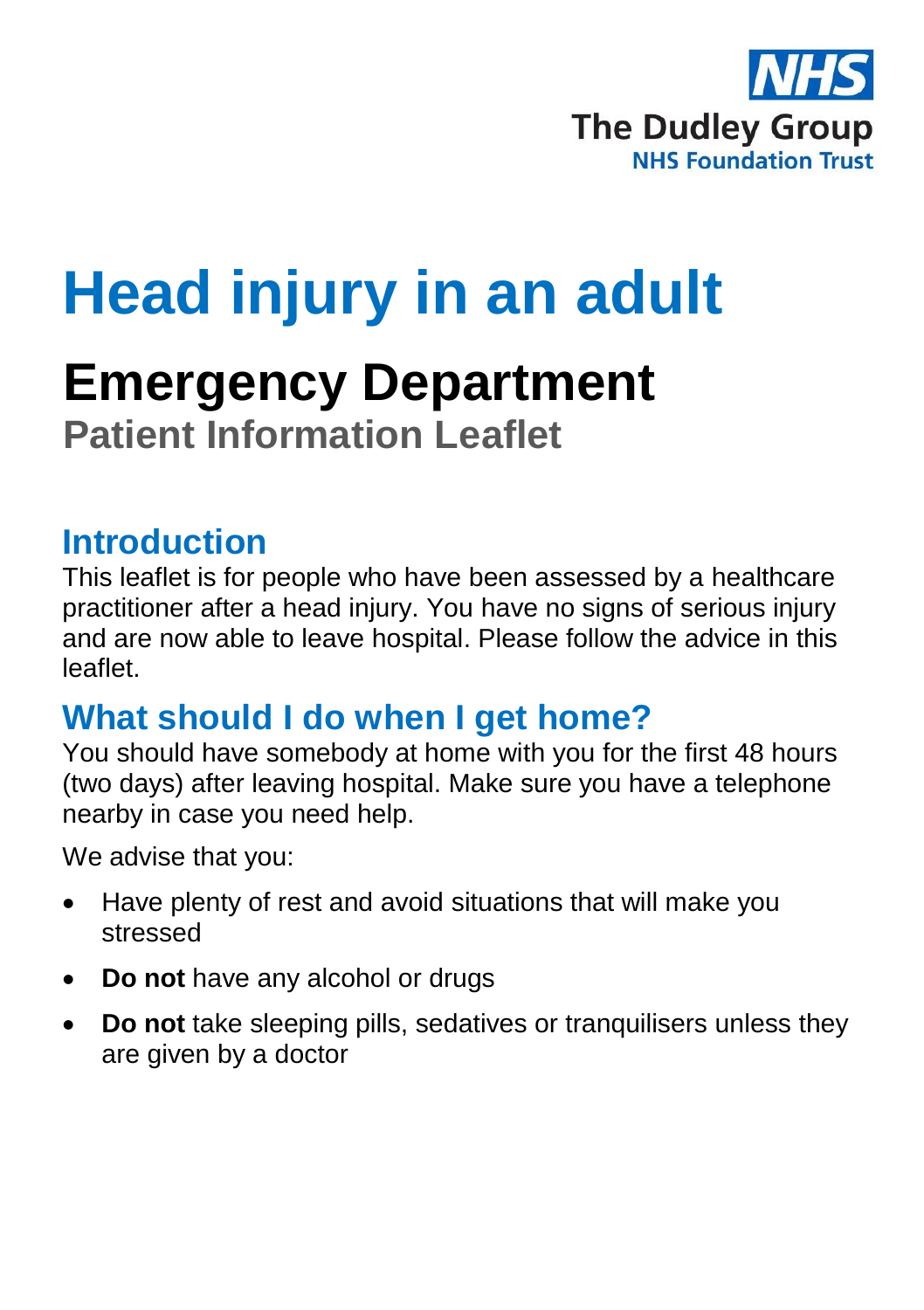# **When can I return to my normal activities?**

- Avoid any contact sports, such as football and rugby, for at least three weeks, unless you have talked to your GP first.
- Do not drive a car or motorbike, ride a bicycle, or operate machinery unless you feel you have completely recovered.

# **What should I look out for at home?**

If you get any of the following symptoms, go to the **nearest Emergency Department (A&E)** immediately.

- **Unconsciousness or lack of full consciousness** problems keeping your eyes open.
- **Confusion** not knowing where you are, getting things muddled up.
- **Drowsiness** (feeling sleepy) that goes on for longer than one hour when you would normally be wide awake.
- **Loss of balance** problems walking, or any weakness in one or more arms or legs.
- **Blurred vision** difficulty focusing or you start to see double.
- **A very painful headache** that is not relieved with painkillers such as paracetamol (always read the label; do not exceed the recommended dose).
- **Vomiting**  being sick.
- **Convulsions** (fits).
- **Collapsing** or passing out.
- **Clear fluid** leaking from the nose or ears this could be cerebrospinal fluid which normally surrounds the brain.
- **Bleeding** from one or both ears and/or bruising behind one or both ears.
- **Deafness**  in one or both ears.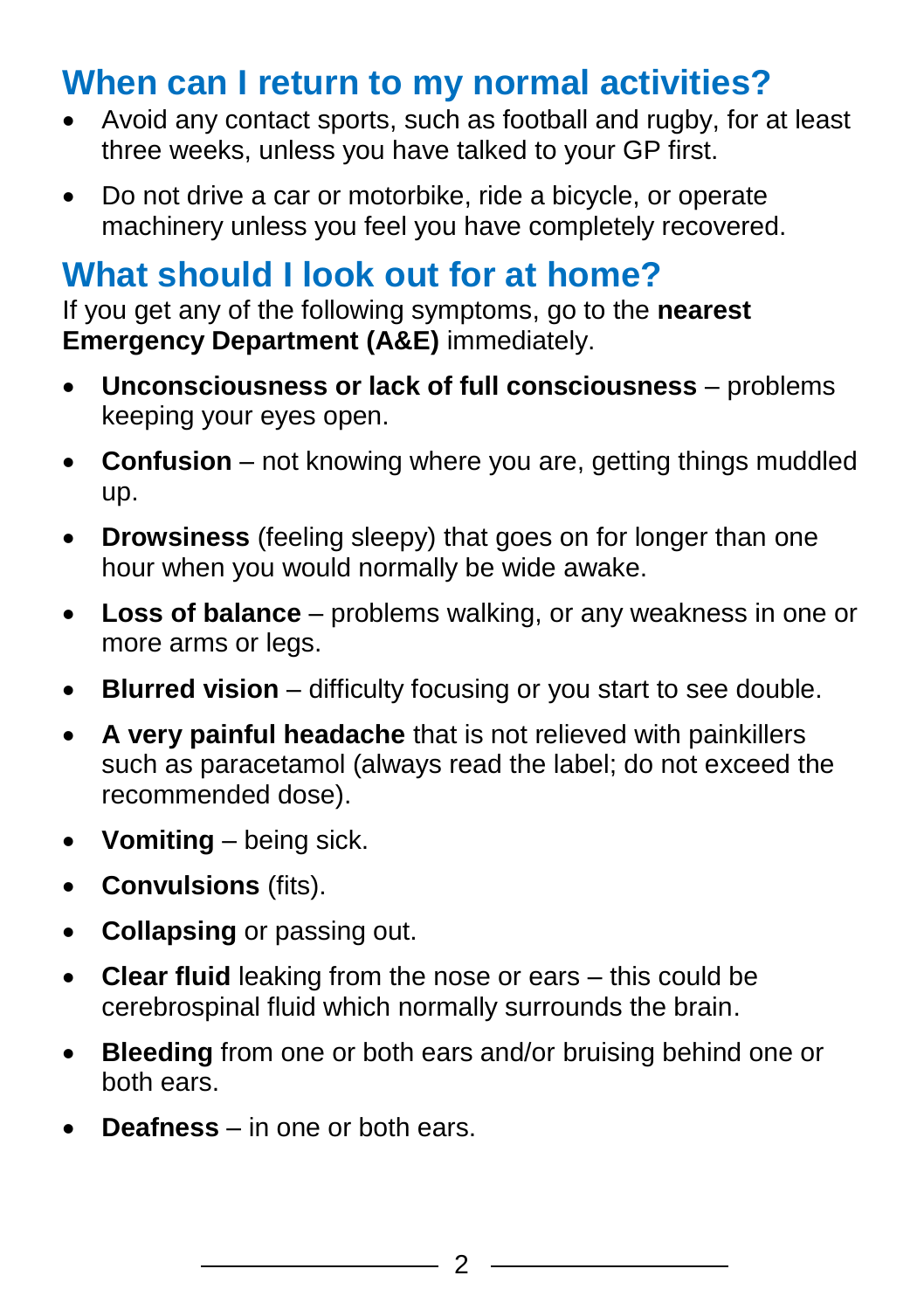## **Other symptoms that may occur**

Some people develop mild symptoms after a head injury that are not serious and usually go away within two weeks.

Minor head injuries often cause a bump or bruise. As long as the person is awake (conscious) and with no deep cuts, it is unlikely there will be any serious damage. Other symptoms of a minor head injury may include:

- a mild headache
- nausea (feeling sick)
- mild dizziness
- mild blurred vision

If these symptoms get much worse or if there are other, more serious symptoms, go straight to the **nearest Emergency Department (A&E) or call 999** to request an ambulance.

If these problems do not go away after two weeks, you should seek advice from your GP. We would also recommend that you seek a doctor's opinion about your ability to drive a car or motorbike.

# **Can I prevent head injury?**

Although it can be difficult to predict or avoid a head injury, there are some steps you can take to help reduce the risk of a more serious injury.

These include:

- wearing a safety helmet when cycling
- reducing hazards in the home that may cause a fall
- using the correct safety equipment for work, sport and DIY